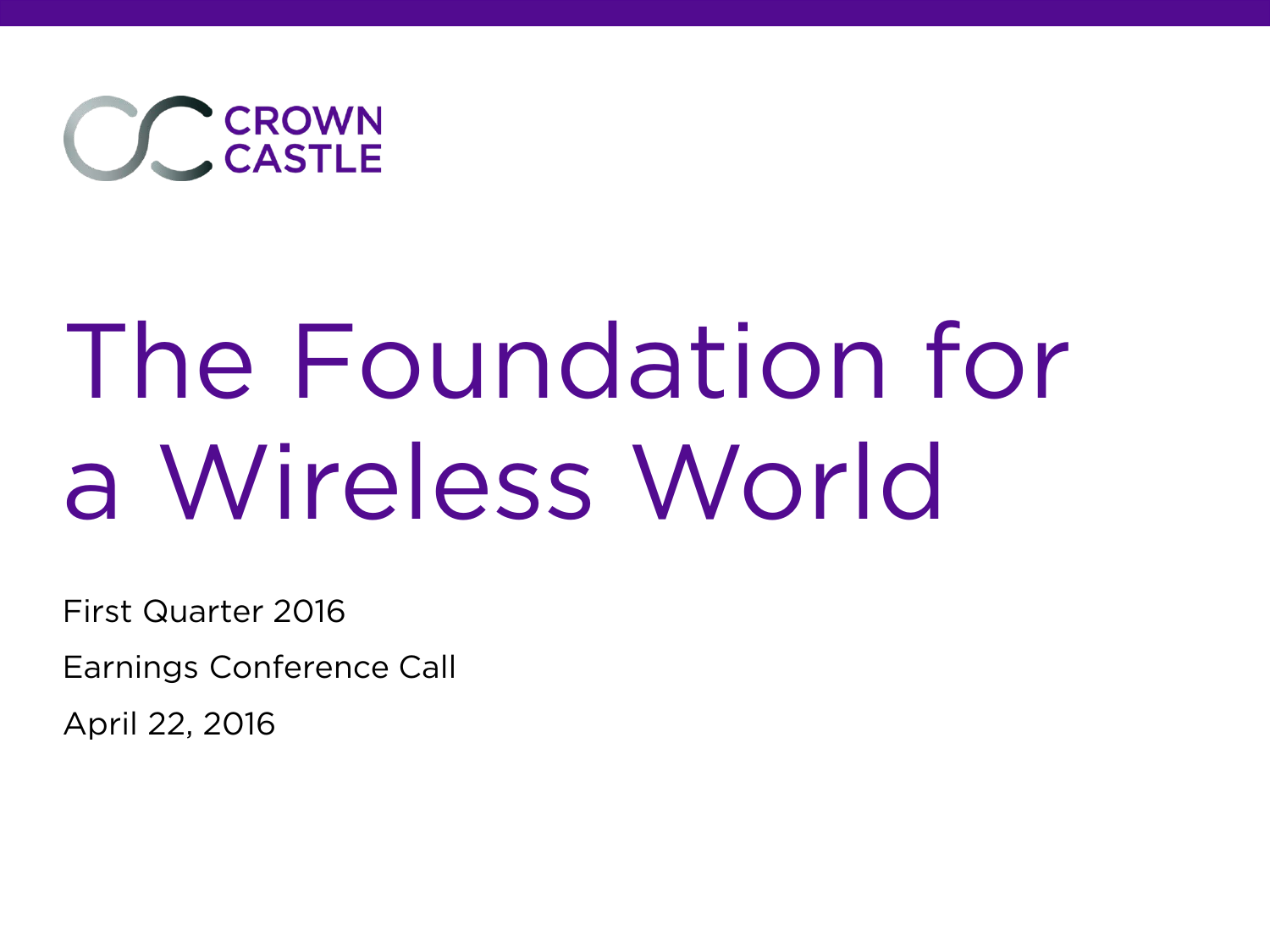## Cautionary Information

This presentation contains forward-looking statements and information that are based on management's current expectations. Such statements include our Outlook and plans, projections, and estimates regarding (1) potential benefits, returns and shareholder value which may be derived from our business, assets, investments, dividends and acquisitions, including on a long-term basis, (2) our strategy and strategic position and strength of our business, (3) demand for wireless connectivity, (4) demand for our wireless infrastructure and services, (5) carrier network investments and upgrades, and the benefits which may be derived therefrom, (6) innovation and adoption of new technologies and applications for wireless connectivity, (7) our growth and long-term prospects, (8) our dividends, including our dividend plans, the amount and growth of our dividends, the potential benefits therefrom and the tax characterization thereof, (9) the U.S. wireless market, (10) leasing activity, including the impact of such leasing activity on our results and Outlook, (11) the TDC acquisition, including potential benefits and impact therefrom and growth related thereto, (12) our investments, including in small cells, and the potential growth and benefits therefrom, (13) tenant non-renewal, including timing and the impact thereof, (14) capital expenditures, including sustaining capital expenditures, (15) timing items, (16) straight-line adjustments, (17) tower acquisitions and builds, (18) expenses, (19) site rental revenues and Site Rental Revenues, as Adjusted, (20) site rental cost of operations, (21) site rental gross margin and network services gross margin, (22) Adjusted EBITDA, (23) interest expense and amortization of deferred financing costs, (24) FFO, including on a per share basis, (25) AFFO, including on a per share basis, (26) Organic Site Rental Revenues and Organic Site Rental Revenue growth, (27) net income (loss), including on a per share basis, (28) our common shares outstanding, including on a diluted basis, and (29) the utility of certain financial measures, including non-GAAP financial measures. As used herein, the term "including", and any variation thereof, means "including, without limitation."

Such forward-looking statements are subject to certain risks, uncertainties and assumptions, including prevailing market conditions and other factors. Should one or more of these risks or uncertainties materialize, or should any underlying assumptions prove incorrect, actual results may vary materially from those expected. More information about potential risk factors which could affect our results is included in our filings with the Securities and Exchange Commission. The Company assumes no obligation to update publicly any forward-looking statements, whether as a result of new information, future events or otherwise.

This presentation includes certain non-GAAP financial measures, including Adjusted EBITDA, AFFO and Organic Site Rental Revenue. Tables reconciling such non-GAAP financial measures are set forth in the Supplemental Information Package posted in the Investors section of Crown Castle's website at http://investor.crowncastle.com.

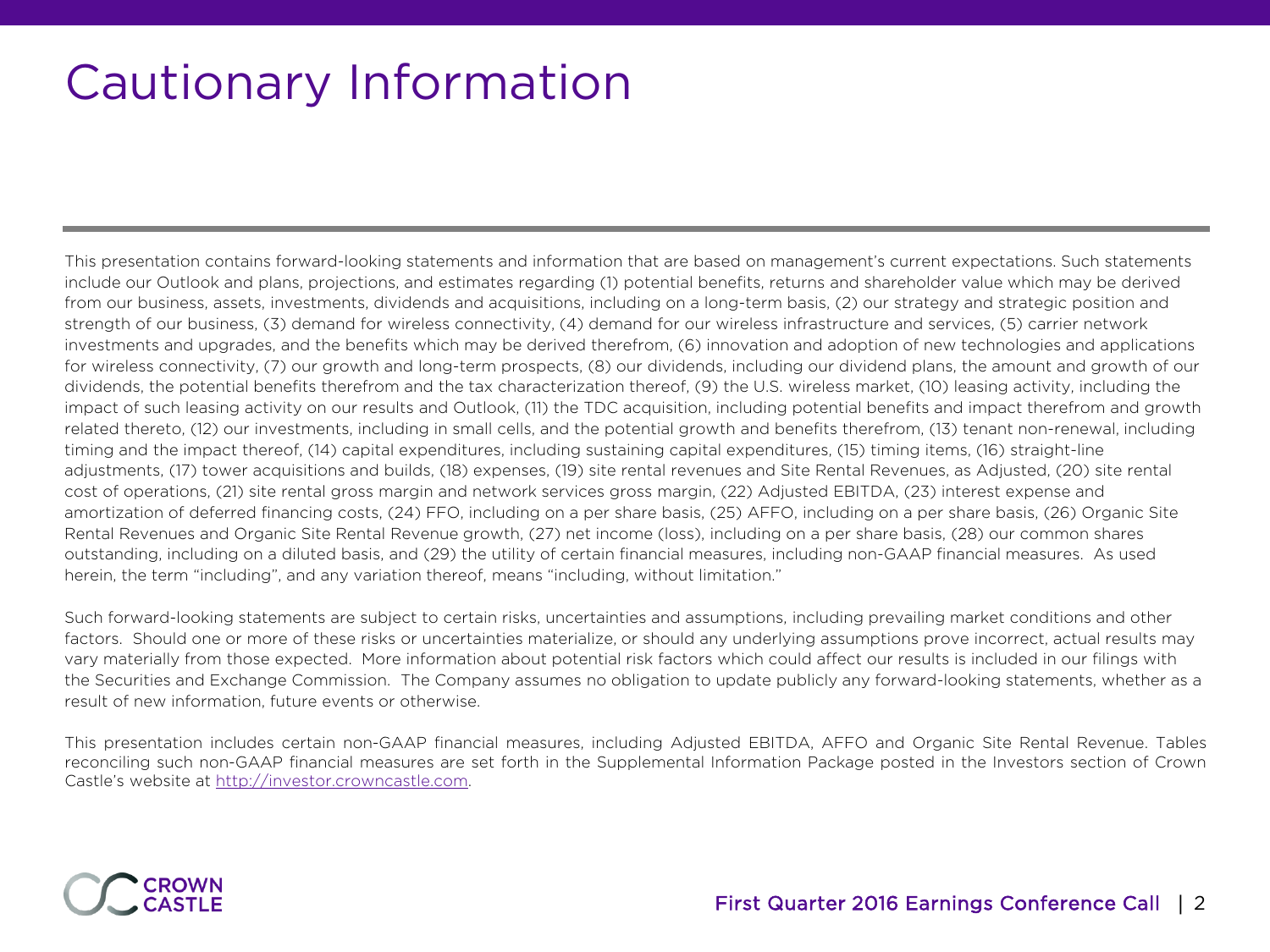## Executive Summary

- Exceeded the midpoint of previously provided first quarter 2016 Outlook for site rental revenues, site rental gross margin, Adjusted EBITDA, AFFO and AFFO per Share
- Increased midpoint of full year 2016 Outlook for site rental revenues, site rental gross margin, Adjusted EBITDA and AFFO by \$45 million, \$31 million, \$25 million and \$24 million, respectively
- Increased midpoint of full year 2016 Outlook for AFFO per share to \$4.70, representing an increase of approximately 9% year-over-year
- Strengthened the balance sheet by accessing the bond market with our inaugural investment grade issuance

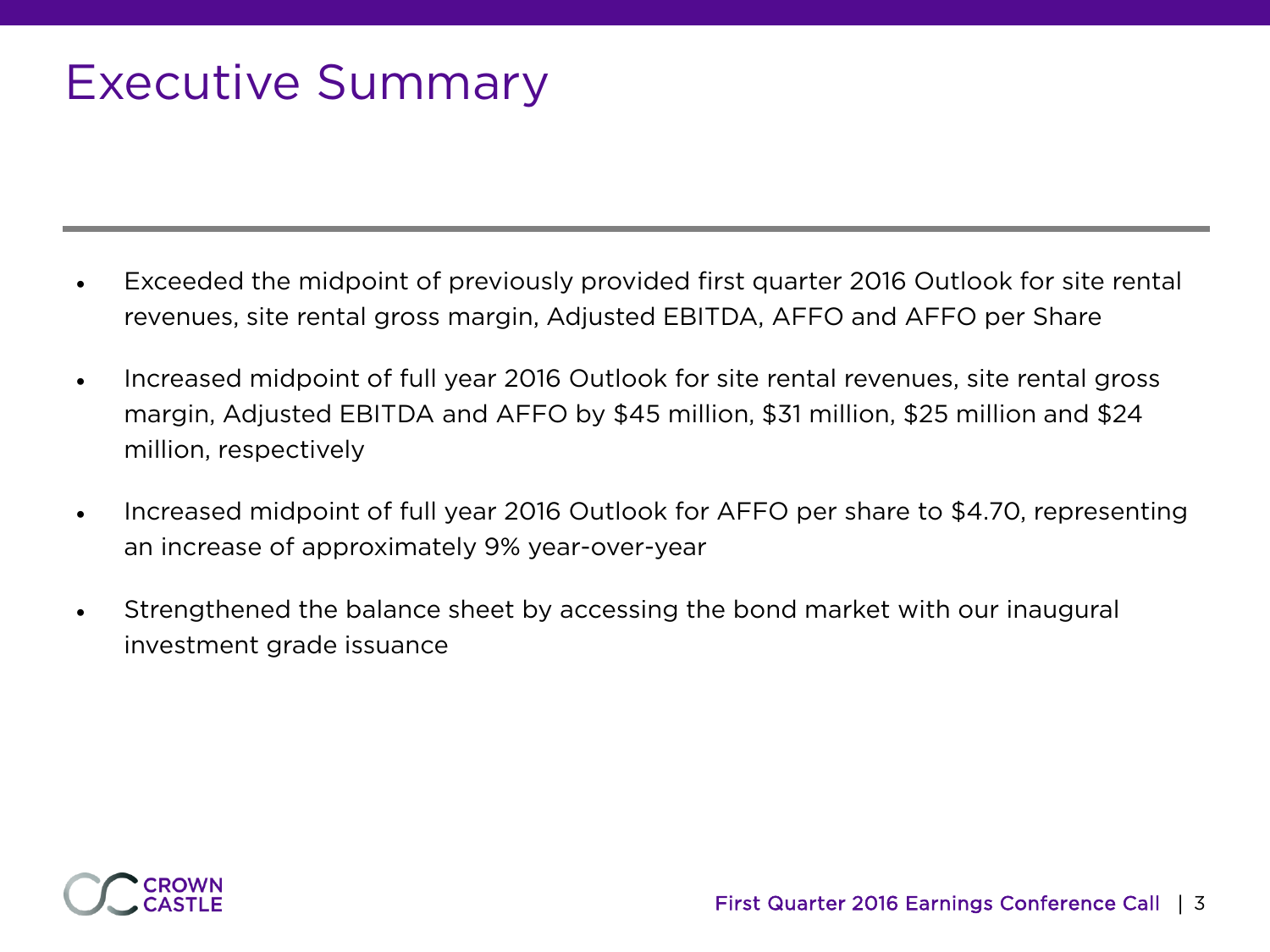# Q1 2016 Highlights

#### Site Rental Revenue (\$ in millions)



Note: Components may not sum due to rounding

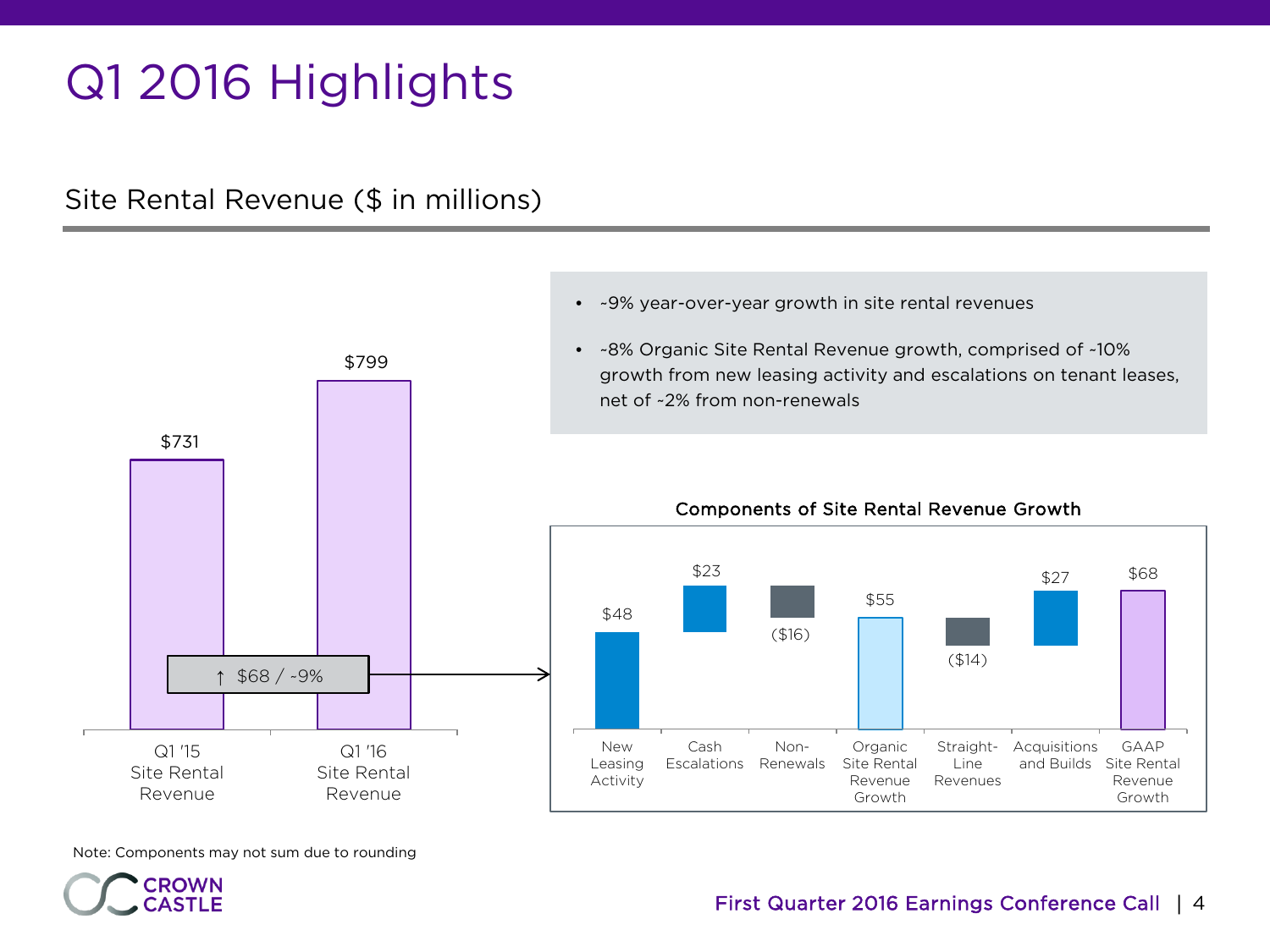# Q1 2016 Highlights (continued)

#### (\$ in millions, except per share amounts)





AFFO per Share

AFFO



Results include:

- Non-recurring items benefitting site rental revenues by \$4 million and increasing site rental cost of operations by \$3 million
- Timing benefit to AFFO from \$10mm lower than expected sustaining capex in the quarter (2016 Outlook for sustaining capex remains unchanged)

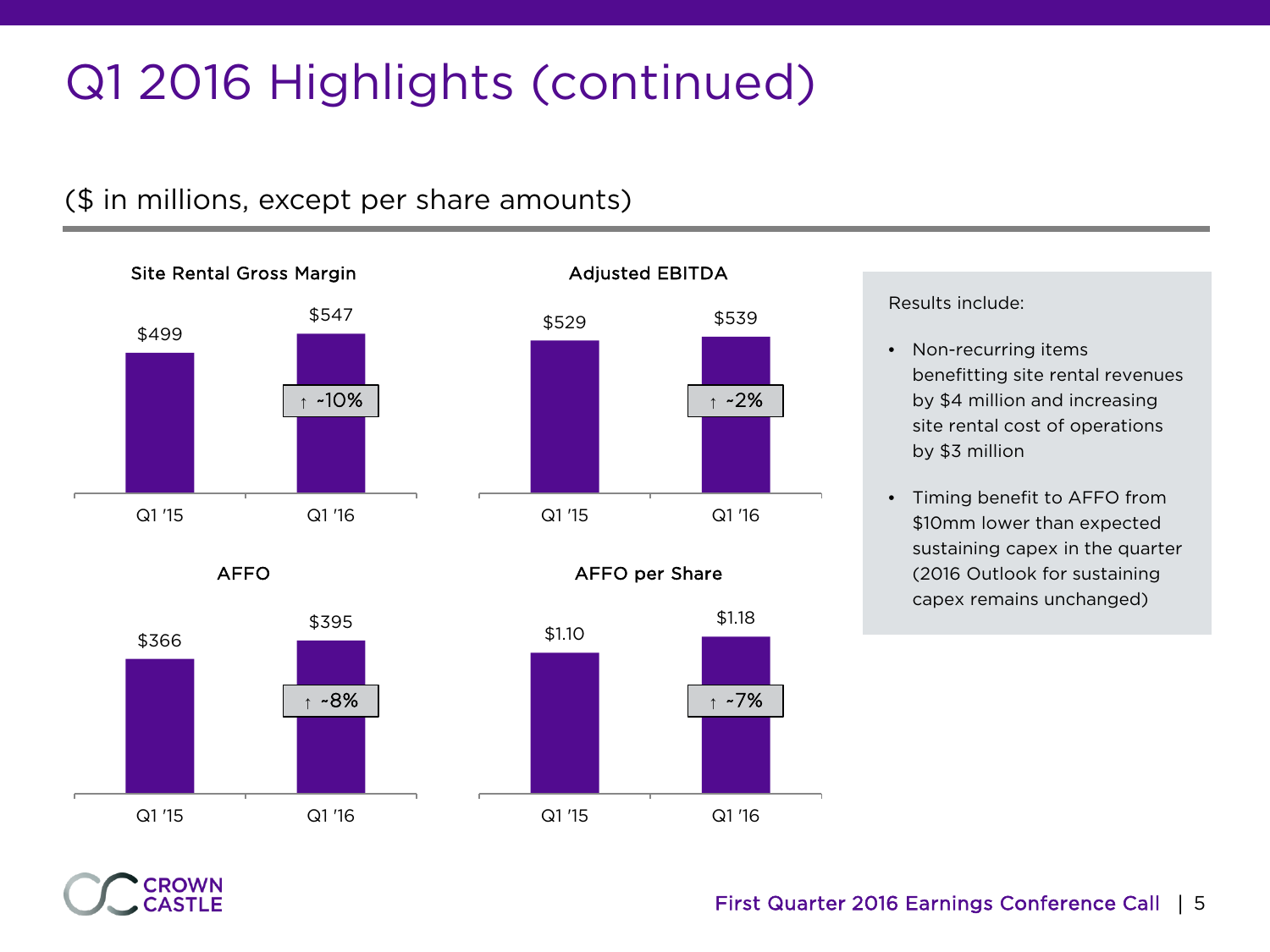#### Denver Small Cells System

- Initial system consisted of:
	- 14 miles of fiber
	- 20 tenant nodes
	- 20 poles
	- One carrier
- Current system consists of:
	- 17 miles of fiber
	- 65 tenant nodes
	- 26 poles
	- Three carriers

#### Representative pole with two tenant nodes Fiber Expansion



en Ave 25 Vington Dr E Mansfield Ave & Nassay rd Ave E E Oxford Ln E Oxford Ave Lynn Rd E Radcliff Ave **Stanford Ave** E Tutts Ave Glenmoor Dr E Layton Ave South Ln ung Dr E Will amette Ln  $\bigcirc$ 1 Carrier 2 Carriers С E Berry E Powe 3 Carriers ◯ E Dorado Initial Fiber Build ELongRd **brehi** EFair Ave High Line Canal De Kove E.Caley Ave E Panama Dr Phinti E Euclid Av<sup>e</sup> on Middle E Arapaho E Easter Av<sup>e</sup>

#### First Quarter 2016 Earnings Conference Call | 6

 $\varepsilon_{l_{d,1}}$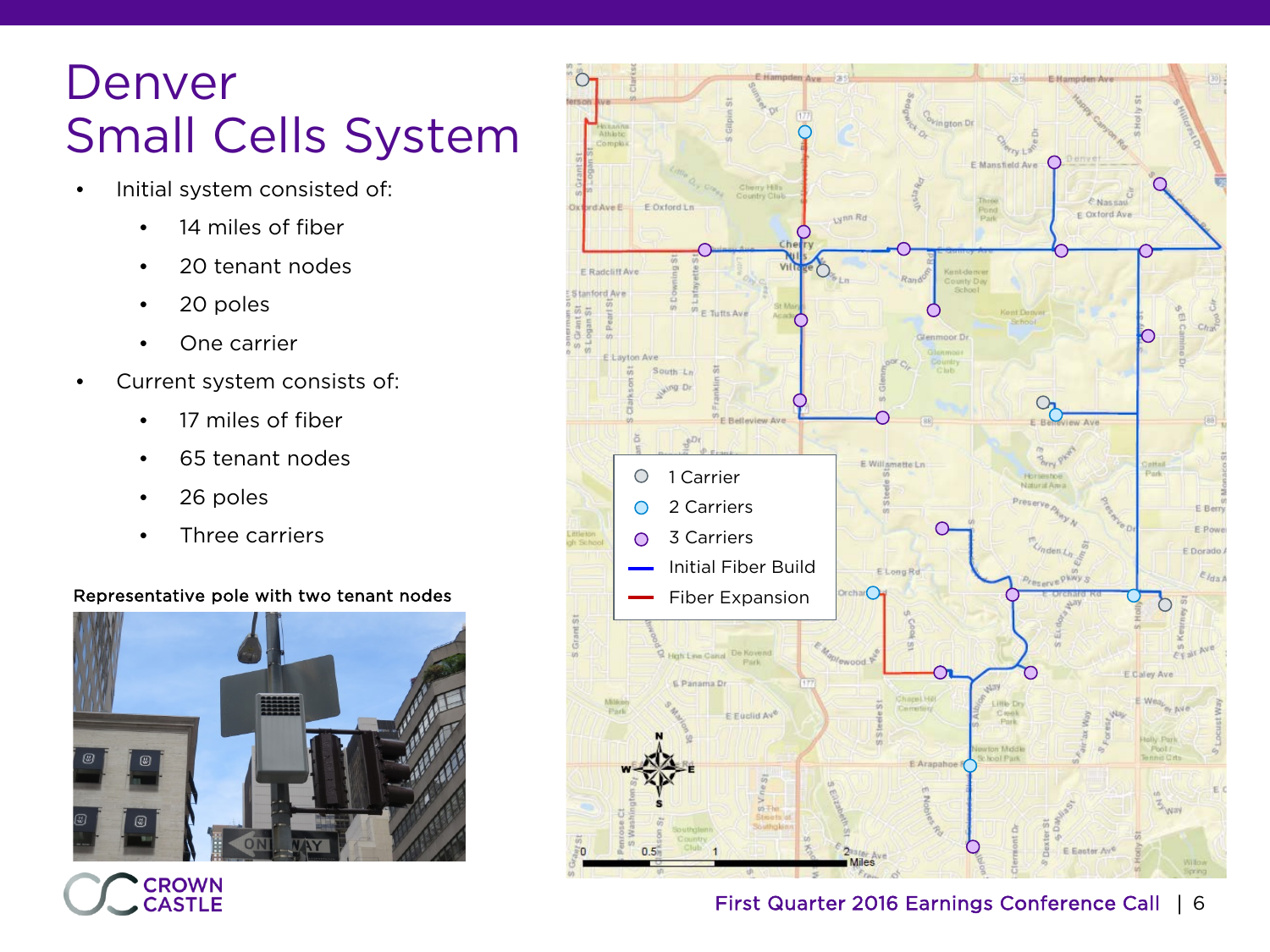#### Las Vegas Small Cells System

- Initial system consisted of:
	- 32 miles of fiber
	- 50 tenant nodes
	- 50 poles
	- One carrier
- Current system consists of:
	- 36 miles of fiber
	- 77 tenant nodes
	- 77 poles
	- Two carriers (third carrier in planning stage)
- Demonstrates colocation occurring at new locations along existing fiber